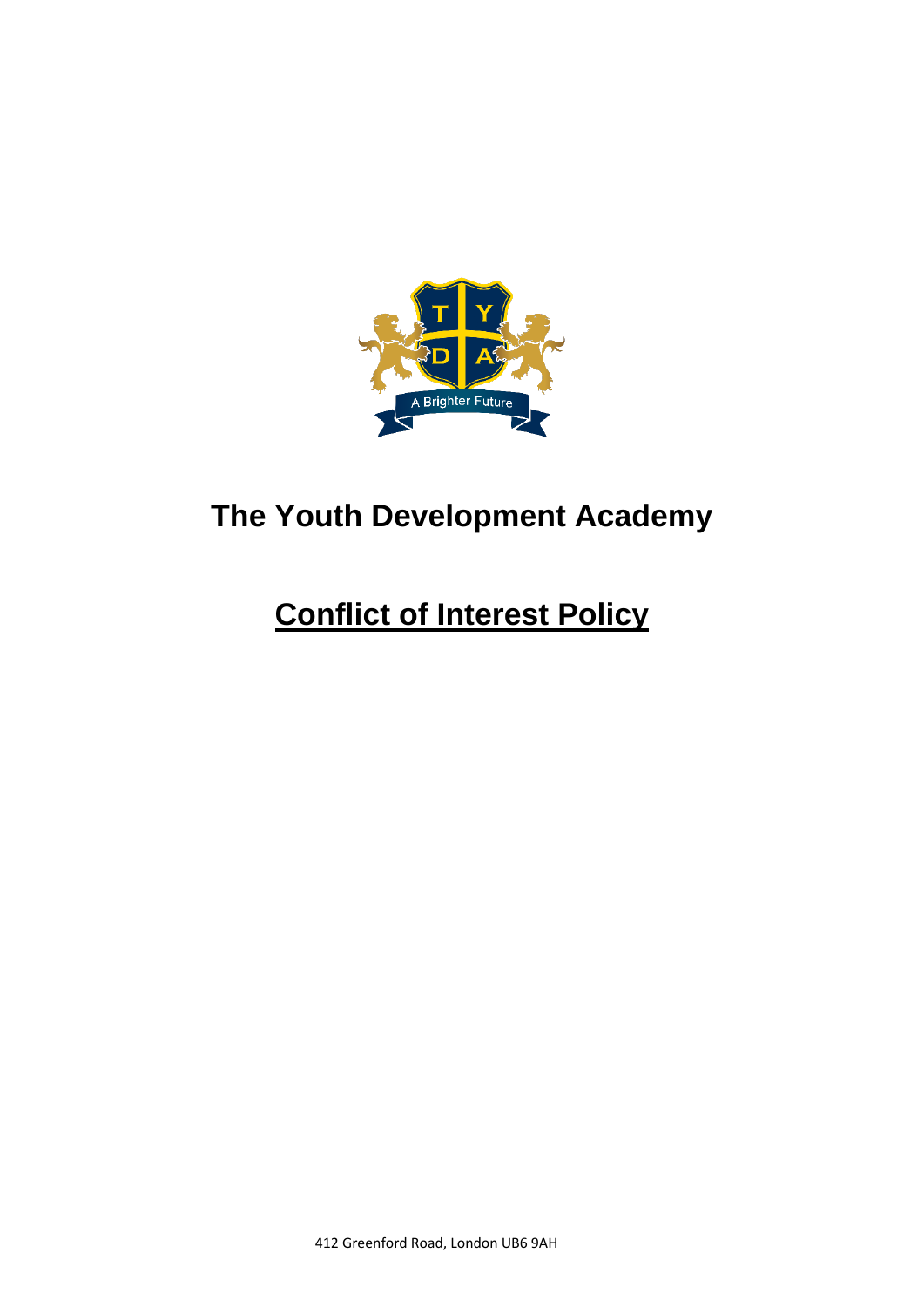#### **Objectives:**

The Youth Development Academy requires all of its employees, staff and third parties providing services to it to carry out their duties and activities associated with their work with the utmost integrity and professionalism, which includes the avoidance of situations giving rise to actual or potential conflicts of interest. This policy sets out the expectations regarding real and potential conflicts of interest and the procedures to be followed in the event of a possible conflict of interest arising.

#### **Scope:**

This policy applies to:

- 1. All The Youth Development Academy employees on the payroll and all contractors, agency or temporary workers.
- 2. All consultants and other service providers, including examiners, engaged by TYDA in the development, delivery or award of its qualifications and examinations.

The policy does not apply to Governors. Separate procedures are in place to manage conflicts of interest at board level which are administered by the Company Secretary in accordance with the company's Articles of Association.

## **Aims of the Conflicts of Interest Policy:**

This policy is designed to ensure that work is carried out for or on behalf of The Youth Development Academy that is free from improper influence and is independent, fair and devoid of bias. All persons to whom this policy applies must avoid making decisions or handling matters where they have an interest that might influence, or be perceived to influence, their judgment. They must also avoid putting themselves in a position where there is or may be a conflict between the duties required as set out in their contract with The Youth Development Academy and their own private interests.

## **Consequences of Breach of this Policy:**

Compliance with this policy is mandatory. Breaches may result in:

- 1. Disciplinary proceedings up to and including dismissal for employees.
- 2. Immediate termination of contract for a consultant, contactor or other service provider.

#### **What is a Conflict of Interest?**

Ofqual - a regulatory body for Qualifications, states that a conflict of interest exists where: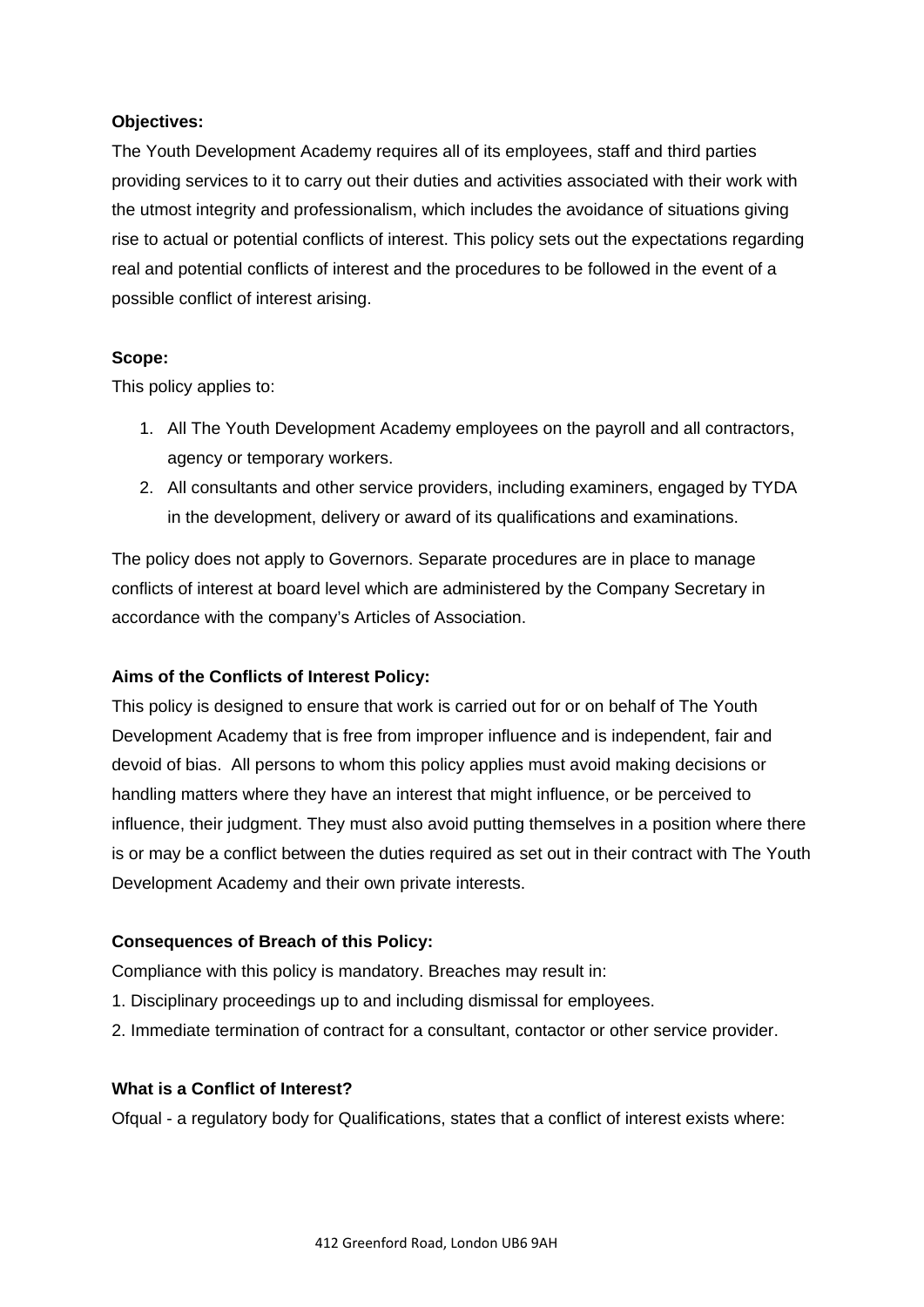1. The interests of an awarding organisation in any activity undertaken by it, on its behalf, or by a member of its group have the potential to lead it to act contrary to its interests in the development, delivery and award of its qualifications;

2. A person who is connected to the development, delivery or award of qualifications by the awarding organisation has interests in any other activity which have the potential to lead that person to act contrary to his or her interests in that development, delivery or award;

3. An informed and reasonable observer would conclude that either of these situations is the case.

Put simply, a conflict of interest is a private interest which might influence a person's judgment in carrying out his contractual duties for an awarding organisation and thereby undermine the actual or perceived independence and integrity of that awarding organisation.

#### **Examples of Conflicts of Interest:**

• A personal relationship, whether or not declared. This might include a close professional relationship, friendship, a family tie (e.g. cousin, niece, nephew etc.), a romantic relationship etc.

• A contractual relationship, for example, where an examiner is also a candidate's tutor or in the employ of the centre where he/she is conducting examinations.

• A relationship where one individual is beholden to the other. For example, this might occur where gifts or hospitality have been exchanged or money has been borrowed or bribes accepted (see The Youth Development Academy's policy on bribery).

## **Procedures to be followed to Identify Possible Conflicts:**

Employees

- Contracts of employment contain an express clause prohibiting employees from having any conflicts of interest with their employment at The Youth Development Academy.
- If you are an employee and you find that your circumstances have changed since entering into your contract of employment, you must inform the Director of Human Resources of any potential conflict as soon as possible. A register of Conflicts of Interest notified to HR are kept there, to cover the academy for Data protection.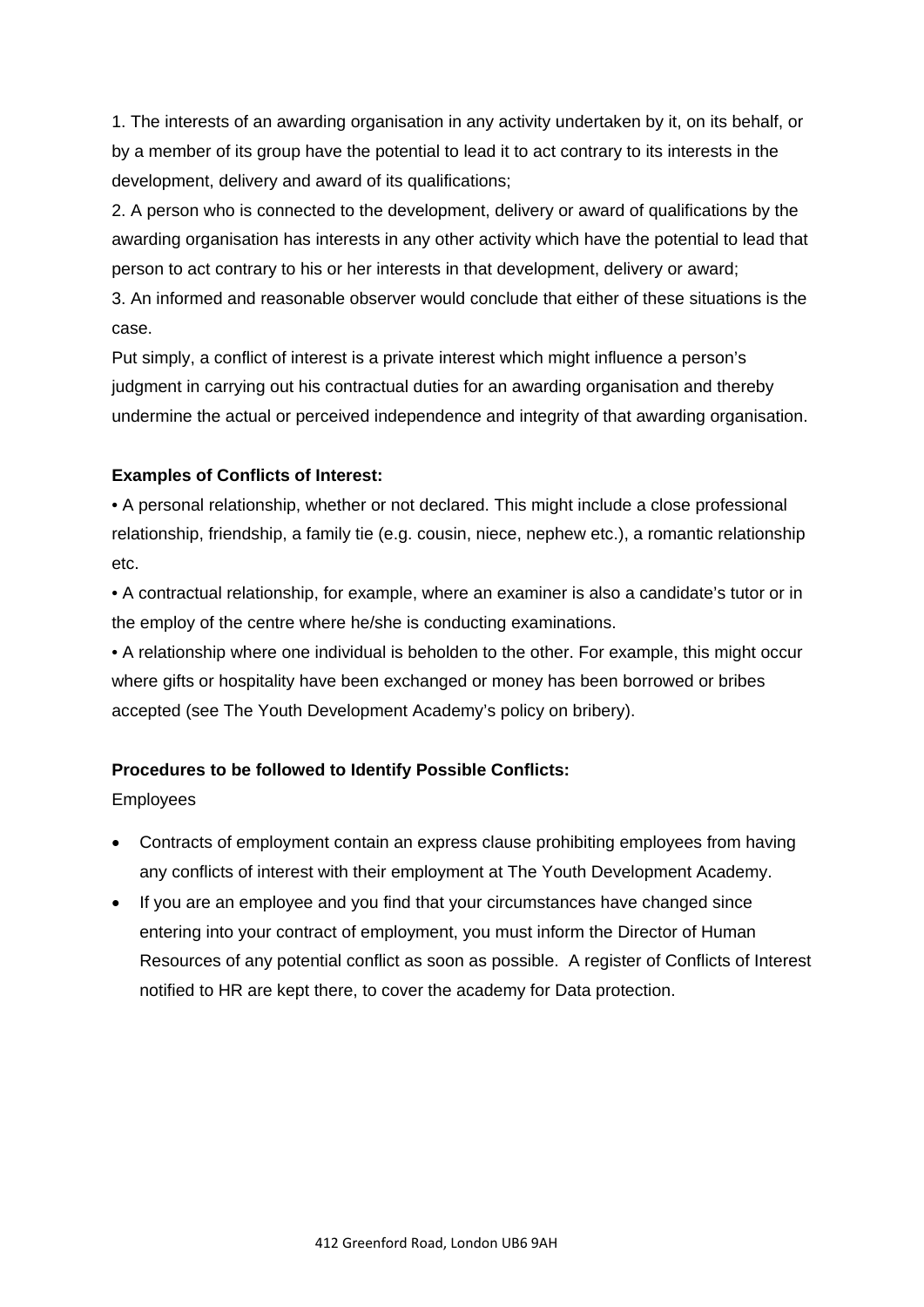Contractors, Consultants and other Service Providers

- Service providers will either be prohibited from having any conflicts of interest with The Youth Development Academy in their contract of services or, where a conflict cannot be avoided, will be required to declare any conflicts of interest (using the form annexed hereto) at the time of entering into their contract.
- If you are a service provider and you find that your circumstances change after entering into your service contract with The Youth Development Academy, you should inform your first point of contact in writing at The Youth Development Academy of any potential conflict as soon as possible.

In the case of examiners, examiners will be asked to declare any conflicts of interests at the time of their appointment by entering this information onto the relevant page of the Examiner Portal of The Youth Development Academy and thereafter to keep their details updated if their circumstances change.

#### **Procedures to be followed in the Event of an Unforeseen Conflict of Interest Arising:**

• Where you encounter an unexpected actual or perceived conflict of interest, you need to raise it immediately with your line *Manager/first point of contact at The Youth Development Academy and, in any event, before you conduct the activity affected by the conflict of interest.*

For example, if you are an examiner out on tour and find yourself presented with a candidate related to, or otherwise linked to, you through a personal or professional connection, you should raise this conflict immediately with the Operations Team in Islamabad and/or the responsible officer.

• Where you discover the existence of an actual or possible conflict of interest after the activity to which the conflict might apply has taken place, you will again need to inform your line manager/first point of contact at The Youth Development Academy immediately. You will be asked to make a record of the activity and the fact that you were unaware at the time of any conflict of interest and provide details of when and how you became aware of the conflict.

#### **Overlap with other policies of The Youth Development Academy**:

Conflicts of interest fall within the scope of several other policies of The Youth Development Academy, and anybody who thinks they have a conflict of interest falling into any of the examples listed above should also refer to the full policies and codes of conduct.